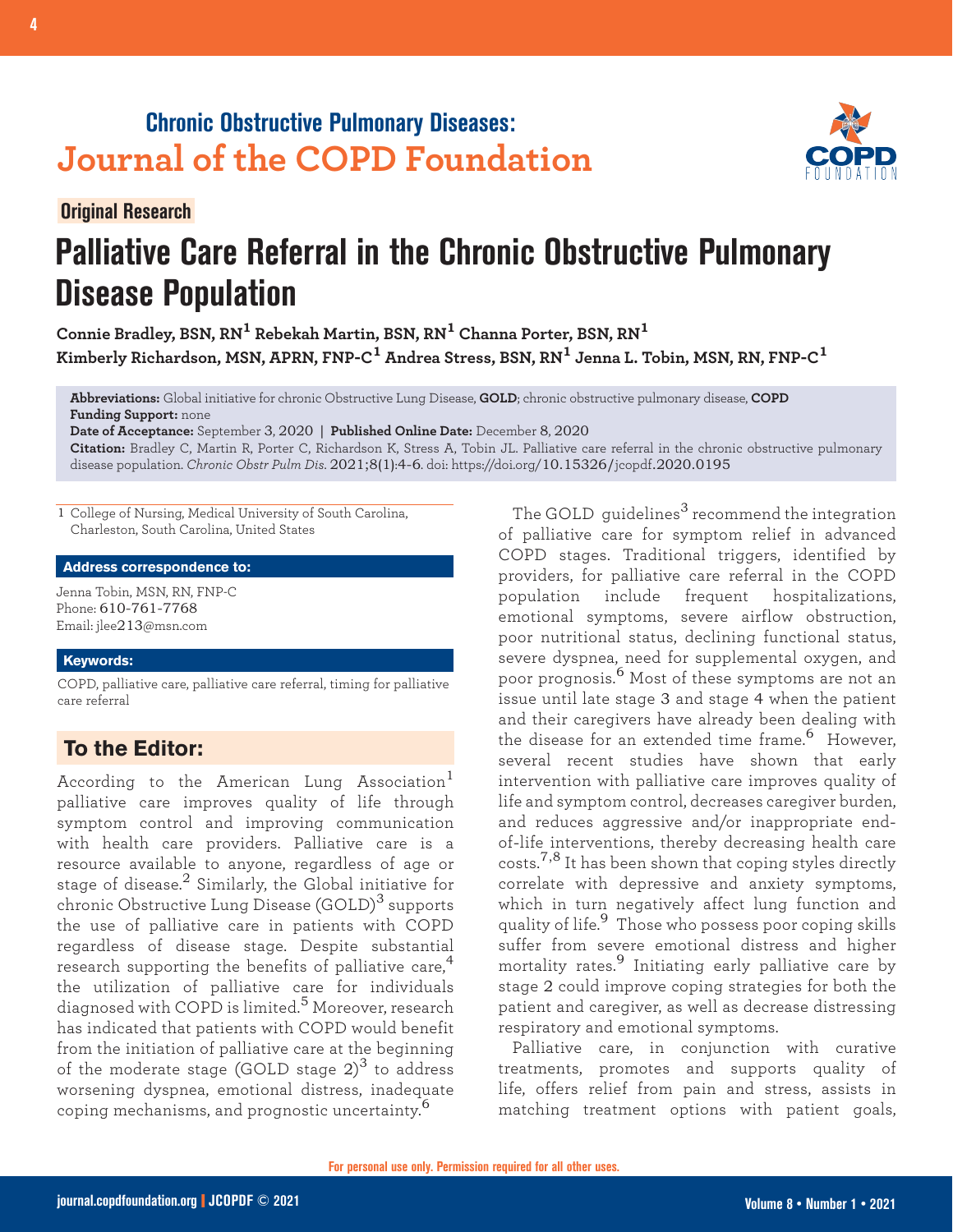and creates a positive perception for patients with COPD.10 A recent national survey concluded that misconceptions of palliative care persist, and many people associate it with end-of-life care and death.<sup>11</sup> Misconceptions can be avoided through education of patients and caregivers. By utilizing the evidencebased definition of palliative care provided by the World Health Organization<sup>2</sup> during conversations with patients and their caregivers, providers can help improve understanding (combat misunderstandings) of palliative care and facilitate a more open-minded approach when consulting palliative care services. A great educational resource for both providers and patients is Getpalliativecare.org.12 Here, you can find handouts for patients and families as well as access to a palliative care provider directory.

Palliative care promotes quality of life while concurrently meeting the patient's treatment goals. Therefore, it is the opinion of this group that the benefits of palliative care should be discussed at the time of diagnosis with a referral initiated at the beginning of GOLD stage 2. When clinicians use palliative care for the management of COPD, patients' treatments are more comprehensive by addressing physical and emotional concerns, decreasing the number of hospitalizations and emergency department visits, and providing the patient with optimal symptom control.

Sincerely, Connie Bradley Rebekah Martin Channa Porter Kimberly Richardson Andrea Stress Jenna Tobin

### **Acknowledgements**

The authors wish to thank Dr. Whitney Smith for her guidance in preparation of this editorial, as well as the Medical University of South Carolina Writing Center for proof-reading this submission. This letter to the editor was composed by doctoral and masters nursing students without any funding support.

### **Declaration of Interest**

The authors have no known conflicts of interest to disclose.